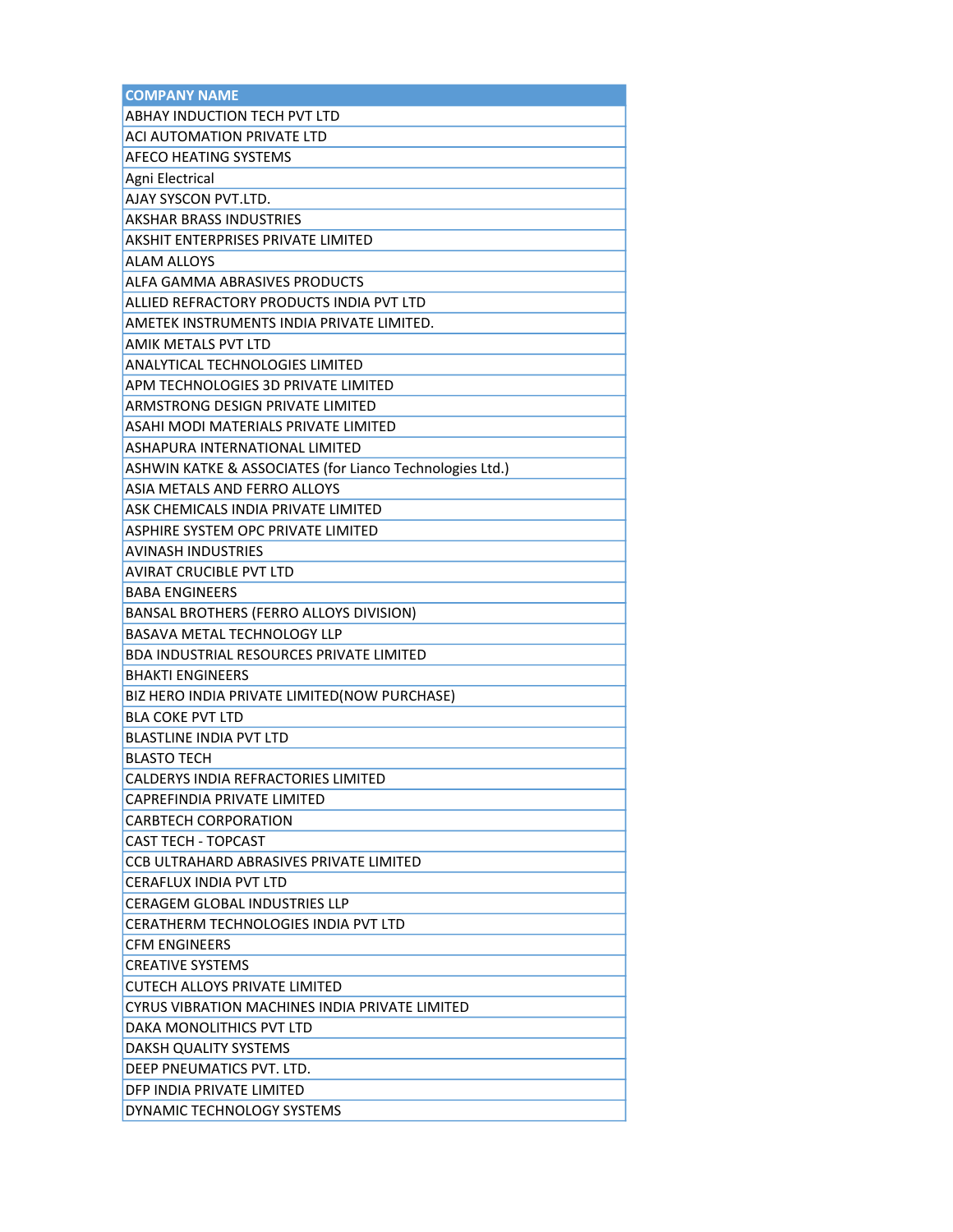| <b>EHP INDIA</b>                                         |
|----------------------------------------------------------|
| EIRICH INDIA PVT LTD                                     |
| ELECTRO FLUX EQUIPMENTS PVT LTD                          |
| ELECTRO MAGNETIC INDUSTRIES                              |
| ELECTRO POWER INDUCTION                                  |
| ELECTRONIC & ENGINEERING COMPANY INDIA PVT LTD           |
| ELECTROTHERM (INDIA) LIMITED                             |
| ELEKTROMAG - JOEST VIBRATION PVT. LTD.                   |
| ELEKTROMAG DEVICES PVT LTD                               |
| ELKEM SOUTH ASIA PVT.LTD.                                |
| ELLIPSIS INFOTECH (ICAST & OPTIMIX-ALLOY)                |
| <b>ENERGY SYSTECH</b>                                    |
| ESI SOFTWARE INDIA PRIVATE LIMITED                       |
| ExOne GmbH                                               |
| <b>FEDERAL ENGINEERS</b>                                 |
| <b>FEEDCHEM INC</b>                                      |
| <b>FETTLING AUTOMATION</b>                               |
| FINCAST FOUNDRY FLUX COMPANY                             |
| <b>FINIPRAK ENGINEERS LLP</b>                            |
| <b>FORACE POLYMER</b>                                    |
| FOUNDRY RESOURCE PLANNING AND CONSULTING PRIVATE LIMITED |
| FUEL INSTRUMENTS AND ENGINEERS PVT LTD                   |
| GARGI HUTTENES ALBERTUS PRIVATE LIMITED                  |
| GENERAL KINEMATICS INDIA PRIVATE LIMITED                 |
| <b>GIMPEX-IMERYS INDIA PRIVATE LIMITED</b>               |
| GIRIJA METAL CAST PRIVATE LIMITED                        |
| GNR INDIA                                                |
| GOSTOL TST INDIA PRIVATE LIMITED                         |
| <b>GOYAL PLYWOOD LLP</b>                                 |
| <b>GRAFFITTO INDUSTRIAL MATERIAL PRIVATE LIMITED</b>     |
| <b>GRIND MASTER MACHINES PVT LTD</b>                     |
| GUJARAT METAL CAST INDUSTRIES PRIVATE LIMITED            |
| HARI OM PATTERN & ENGINEERING                            |
| HINDALCO INDUSTRIES LIMITED                              |
| HITACHI HIGH-TECH INDIA PRIVATE LIMITED                  |
| HOPPE SCHWINGTECKNIK GMBH                                |
| <b>HYPOXY SYSTEMS INDIA PVT LTD</b>                      |
| IBCC INDUSTRIES (INDIA) PRIVATE LIMITED                  |
| <b>INDIAN METALLOY RECYCLERS PRIVATE LIMITED</b>         |
| INDIANO CHROME PRIVATE LIMITED                           |
| <b>INDO POWER ENGINEERS</b>                              |
| INDUCTOTHERM INDIA PVT. LTD                              |
| <b>INDUSTRIAL HEAT PRODUCTS</b>                          |
| <b>INDUSTRIAL MINERALS</b>                               |
| INEXO CAST METAL SOLUTIONS (P) LTD                       |
| <b>INNOVATIVE MOULD WORKS</b>                            |
| <b>INTEGRA AUTOMATION PVT LTD</b>                        |
| <b>INTEGRAL TRADING</b>                                  |
| INTESAS INDUSTRIES PRIVATE LIMITED                       |
| J B ENGINEERING AND AUTOMATION                           |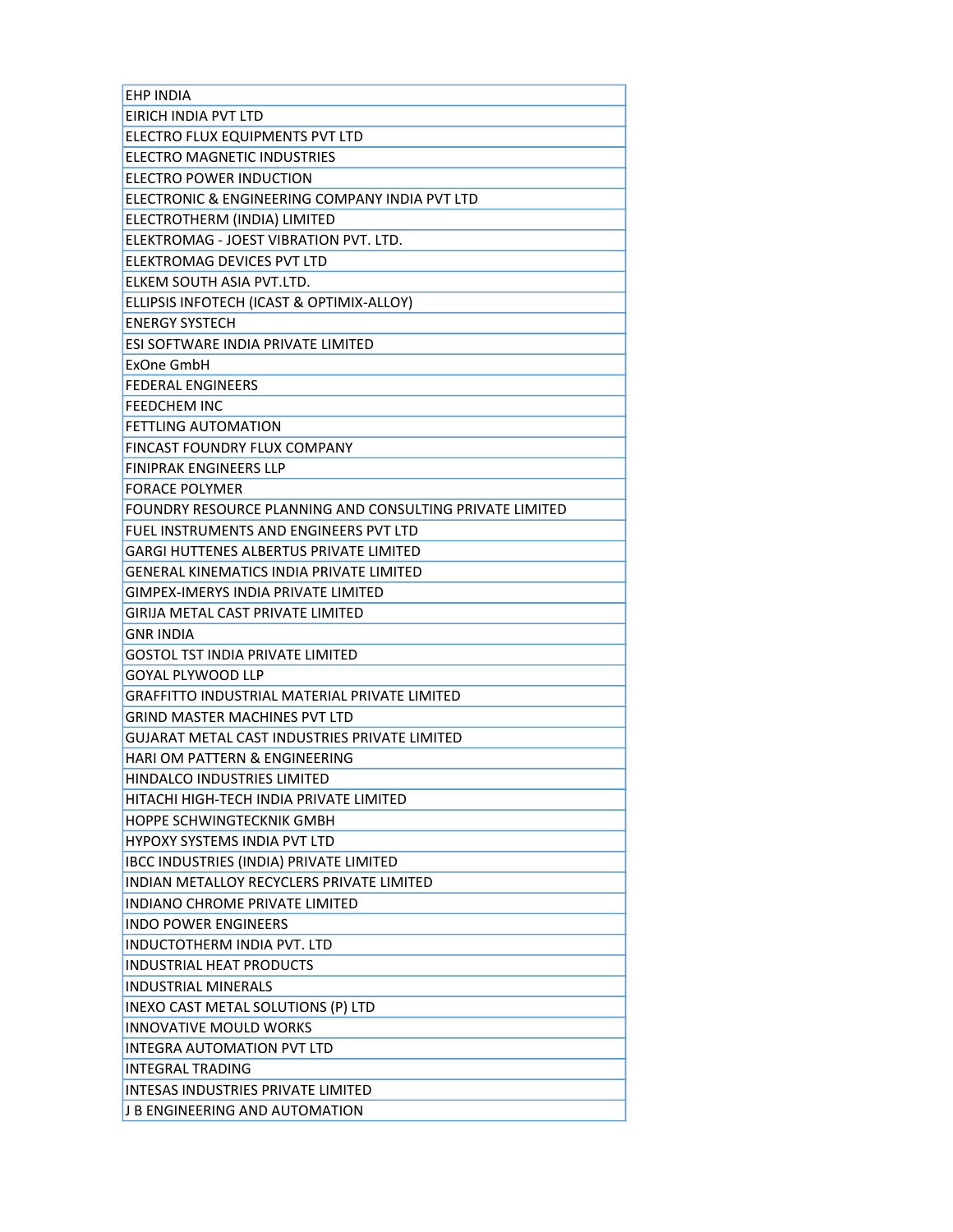| I K CARBON PRODUCT                       |
|------------------------------------------|
| I K ENGITECH PRIVATE LIMITED             |
| J R CASTING                              |
| J. POONAMCHAND & SONS                    |
| JAIDEV CASTALLOYS PVT LTD                |
| <b>JAYHIND FOUNDRY</b>                   |
| <b>JMP INDUSTRIES</b>                    |
| KADKRAFT SYSTEMS PVT LTD.                |
| <b>KANTHAL</b>                           |
| KANUNGO FERROMET PVT LTD.                |
| KARUNA METAL CAST                        |
| <b>KASTWEL FOUNDRIES</b>                 |
| KAUSHIKS INTERNATIONAL                   |
| KAY BEE FOUNDRY SERVICES PRIVATE LIMITED |
| KUNKEL WAGNER (INDIA) PRIVATE LIMITED    |
| KVS DRIVESYSTEMS PRIVATE LIMITED         |
| LAEMPE INDIA PRIVATE LIMITED             |
| <b>LALWANI FERRO ALLOYS LTD</b>          |
| LAMBERT ENGINEERS PRIVATE LIMITED        |
| LAVIOSA INDIA PVT LTD                    |
| LAXMI STAINALLOYS PRIVATE LIMITED        |
| LEISTER TECHNOLOGIES INDIA PVT. LTD      |
| LEISTERTECH                              |
| LITEL INFRARED SYSTEMS PVT LTD           |
| LORAMENDI INDIA PRIVATE LIMITED          |
| <b>M P METALS &amp; ALLOYS</b>           |
| M. G. SALES CORPORATION                  |
| MAGMA ENGINEERING INDIA PRIVATE LIMITED  |
| MAKEWELL TECHNOMAC                       |
| <b>MANE ELECTRICALS</b>                  |
| <b>MANGALAM ELECTRICALS</b>              |
| MANGALAM STEELCAST PVT LTD               |
| MANGALORE MINERALS PRIVATE LIMITED       |
| <b>MARUTI BENTOCLAY INDUSTRIES</b>       |
| <b>MASC GLOBLE INDUSTRIES</b>            |
| MEGATHERM INDUCTION PVT LTD              |
| <b>MELTING SOLUTION</b>                  |
| <b>METAFER ALLOYS LLP</b>                |
| <b>METAL AIDS</b>                        |
| METAL ALLOYS INDIA                       |
| METAL POWER ANALYTICAL PVT LTD           |
| METALSOFT TECHNOLOGIES PRIVATE LIMITED   |
| <b>METLOY BLAST TECH</b>                 |
| <b>METNATION TECHNOLOGIES</b>            |
| MODSONIC INSTRUMENTS MFG. CO. PVT. LTD.  |
| <b>MOLDEX INDUSTRIES</b>                 |
| <b>MONOTECH SYSTEMS LTD</b>              |
| <b>MORGANITE CRUCIBLE INDIA LTD</b>      |
| <b>MOULDS AND CORES</b>                  |
| <b>MPM PRIVATE LIMITED</b>               |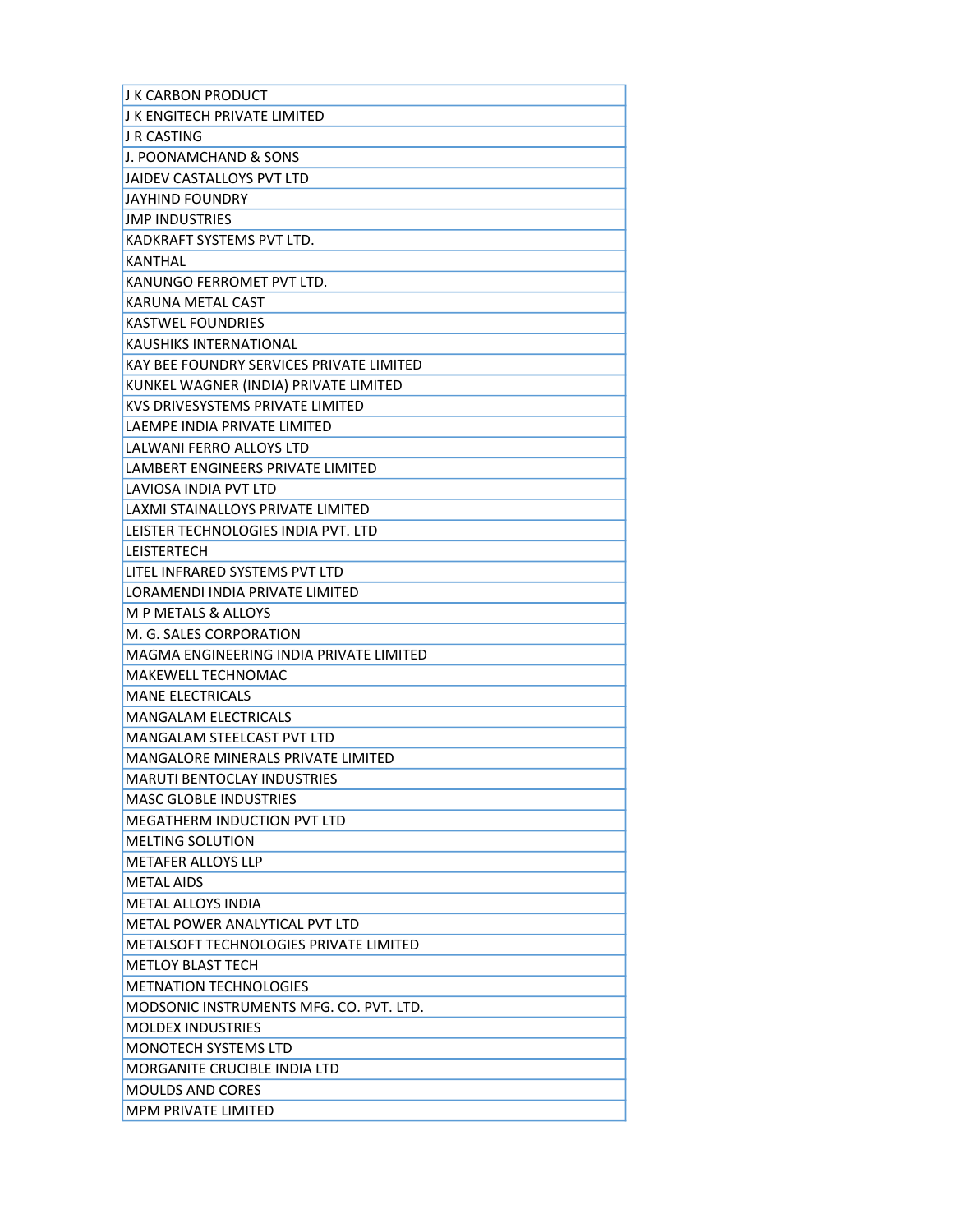| MTC BUSINESS PRIVATE LIMITED                       |
|----------------------------------------------------|
| MULTIFLO INSTRUMENTS PRIVATE LIMITED               |
| NAGPUR PYROLUSITE PVT LTD                          |
| NATIONAL PROCESS PVT. LTD.                         |
| NAVDIS ENGINEERS LLP                               |
| NEELKAMAL CONSULTANTS AND ENGINEERS                |
| NEOAIRTECH INDIA PVT LTD                           |
| NEOSYM INDUSTRY LIMITED                            |
| NESARA INSTRUMENTS AND SERVICES                    |
| <b>NEW BAJRANG ENGINEERS</b>                       |
| NEXUS TECHNOLOGIES                                 |
| NISHIT THERMIT ALLOYS PVT LTD                      |
| Norac International                                |
| NORTECH FERRO ALLOYS PVT. LTD.                     |
| NOVACAST INDIA PVT LTD                             |
| NUTEC THERMO FURNACES AND EQUIPMENTS PVT LTD       |
| OMEGA SANE FOUNDRY MACHINERY PRIVATE LIMITED       |
| <b>ORBIT IMPFX</b>                                 |
| ORBITECH SHOTBLASTING EQUIPMENTS                   |
| ORITECH SOLUTIONS PRIVATE LIMITED                  |
| OSWAL MINERALS LIMITED                             |
| P S BEDI AND CO PVT LTD                            |
| PATEL FURNACE & FORGING PVT. LTD.                  |
| PATRONAGE FILTEX INDIA PRIVATE LIMITED             |
| PEEKAY STEEL CASTINGS PVT. LTD.                    |
| PHOOLCHAND BHAGATSINGH                             |
| PLASMA INDUCTION                                   |
| PORWAL AUTO COMPONENTS LIMITED                     |
| PROSIM R AND D PVT LTD                             |
| PROSIM RESEARCH AND DEVELOPMENT PRIVATE LIMITED    |
| <b>QUALICY INDUSTRIES PVT LTD</b>                  |
| R.S.J. INDUSTRIES                                  |
| RAGHAV PRODUCTIVITY ENHANCERS LIMITED              |
| <b>RAJOO ENGINEERS</b>                             |
| RHI MAGNESITA INDIA LIMITED                        |
| RINKU INDUSTRIES                                   |
| ROTOCAST INDUSTRIES LTD                            |
| ROYALS ENTERPRISES                                 |
| RSM SUPER METALS LLP                               |
| RUBY MICA COMPANY LIMITED                          |
| RUDRA CASTINGS PRIVATE LIMITED                     |
| SAINT GOBAIN GRINDWELL NORTON LIMITED              |
| SANDVIK MATERIALS TECHNOLOGY INDIA PRIVATE LIMITED |
| SARDA MAGNETICS PRIVATE LIMITED                    |
| SARTHAK METALS LIMITED                             |
| SARU AIKOH CHEMICALS LTD                           |
| SAVELLI MACHINERY INDIA PVT LTD                    |
| SHAH METAL AND ALLOYS                              |
| <b>SHAKTI INDUSTRIES</b>                           |
| SHAMLAX META-CHEM PRIVATE LIMITED                  |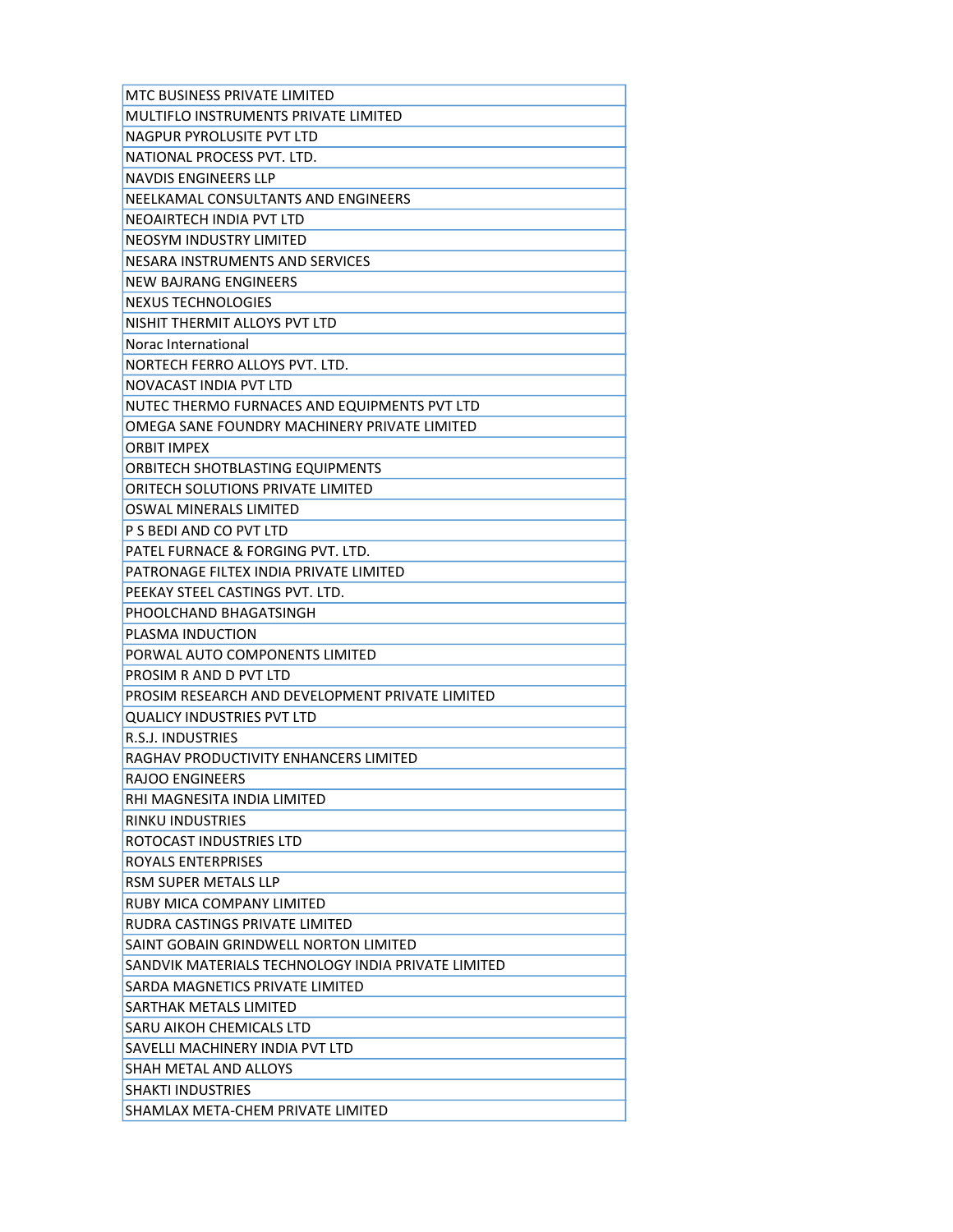| SHIP CAST CORPORATION                          |
|------------------------------------------------|
| <b>SHIVANAND TECHNOCAST</b>                    |
| SHIVANG FURNACES AND OVENS INDUSTRIES          |
| SHREE MAHALAXMI METAL MART                     |
| SHREE MAYUR ENGINEERING CO                     |
| SHREE NARAYAN GREENTEK PRIVATE LIMITED         |
| SHREE RAPID TECHNOLOGIES                       |
| <b>SHREYA COPPERS</b>                          |
| Siddhalaxmi Engg. Inds. Pvt Ltd                |
| SIDDHALXMI ENGINEERING INDUSTRIES PVT LTD.     |
| SIDDHI FERROUS PRIVATE LIMITED                 |
| <b>SIMPLEX CASTINGS LIMITED</b>                |
| <b>SKP MERCHANTS LLP</b>                       |
| SNAM ALLOYS PRIVATE LIMITED                    |
| SOFTCAST TECHNOLOGIES PRIVATE LIMITED          |
| SQ ENTERPRISES PRIVATE LIMITED                 |
| SREE SAKTHI EQUIPMENTS COMPANY, INDIA          |
| <b>STALLION MACHINE TOOLS PVT LTD</b>          |
| <b>STEEL AND SCRAP PVT LTD</b>                 |
| STOKER CONCAST PVT. LTD.                       |
| <b>SUKAN CENTRIMACH LLP</b>                    |
| SUPER QUALI CAST (INDIA) PVT LTD               |
| SUPER THERMO SENSORS PRIVATE LIMITED           |
| <b>SUSHA FOUNDERS &amp; ENGINEERS</b>          |
| SUYASH SOLUTIONS PVT LTD                       |
| <b>SWARA ENTERPRISE</b>                        |
| <b>SWELL WELL MINECHEM PVT.LTD</b>             |
| SYNCHROSOL INDIA INC.                          |
| TECHFLOW ENTERPRISES PRIVATE LIMITED           |
| <b>TECHNOMET ENTERPRISES</b>                   |
| THE INSTITUTE OF INDIAN FOUNDRYMEN             |
| THE WESMAN ENGINEERING COMPANY PRIVATE LIMITED |
| THERMO FISHER SCIENTIFIC INDIA PVT LTD         |
| THRAEX CORPORATION                             |
| TOYO METALLURGICALS LIMITED                    |
| TRANSLLOY INDIA PVT. LTD.                      |
| TRILOK HEAT INDUSTRIES                         |
| TT RECYCLING MANAGEMENT INDIA PRIVATE LIMITED  |
| UNIV MINERALS                                  |
| UPCYCLE CHAKRA - ANWESHA FOUNDATION            |
| VARDHMAN FERRO ALLOYS                          |
| <b>VAS SPECTROMETERS</b>                       |
| VERSATILE EQUIPMENTS PVT LTD                   |
| <b>VEZAPP SOLUTIONS LLP</b>                    |
| VINOD MANUFACTURING PRIVATE LIMITED            |
| VISION ENGG & CASTING                          |
| <b>V-SMART INFOTECH INC</b>                    |
| WESTERN MINERALS AND MILL STORES               |
| WESTERN REFRA CAST PRIVATE LTD                 |
| XITIZ TECHNOMECH LLP                           |